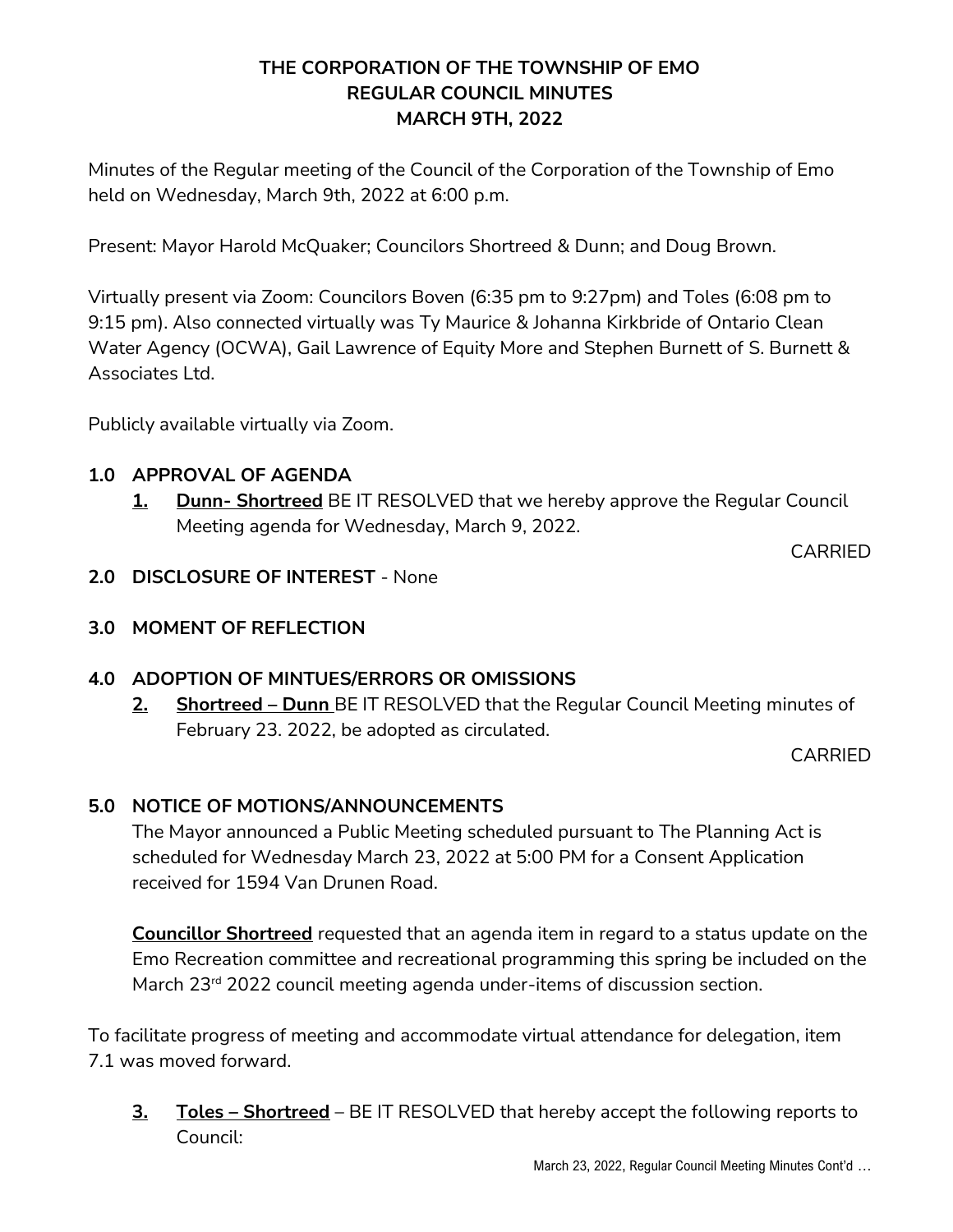- Jason Smith, Public Works Superintendent- Public Works report for the period ending March 2<sup>nd</sup>, 2022.
- Tyrell Griffith Fire Chief Fire & Rescue Service Report for the period from February 3rd to March 3rd, 2022 (February 2022)

CARRIED

## **6.0 DELEGATIONS**

**4. Dunn – Toles** - BE IT RESOLVED that we hereby accept the power point presentation from Ty Maurice, Senior Operations Manager of OCWA for the Northwestern Ontario Regional Hub, in regard to the 2021 Section 11 Annual Drinking report, 2021 Schedule 22 Annual Summary Report for the Emo Drinking water system and as well the 2021 Permit to Take Water submission confirmation record;

AND FURTHER that Council hereby has reviewed and accepted the 2021 Section 11 Annual Report for the Emo Drinking Water System and 2021 Schedule 22 Annual Summary Report, as submitted by Ontario Clean Water Agency; AND FURTHER that both 2021 ANNUAL REPORTS be posted on the Township webpage and available at the Township Office during normal business hours for inspection and/or copy, at no charge to every person who requesting same.

CARRIED

## **7.0 ITEMS OF DISCUSSION**

**5. Boven - Dunn** BE IT RESOLVED that Council receives OCWA Report dated March 9, 2022 regarding Emo Water Treatment Plant Upgrades. AND FURTHER that the Township enter into a service agreement with S. Burnett & Associates ltd. for engineering services as outlined in the proposal dated February 14, 2022 at a up set limit of  $\frac{1}{2}$  86,462 plus applicable taxes AND FURTHER that the Mayor & Interim CAO/Clerk-Treasurer be authorized to execute the authorization form to proceed with S. Burnett & Associates ltd.

CARRIED

**6. Shortreed - Toles** BE IT RESOLVED that the report submitted by Jason Smith, Public Works Superintendent regarding Local Authority AS Group Purchasing Program be approved;

AND FURTHER that a Letter of Understanding be endorsed between the Township of Emo and LAS to take advantage of the Municipal Group Buying Program;

AND FURTHER that the Township of Emo procurement policy be amended to accommodate the purchasing opportunity;

AND FURTHER that an authorizing by-law be prepared for enactment.

CARRIED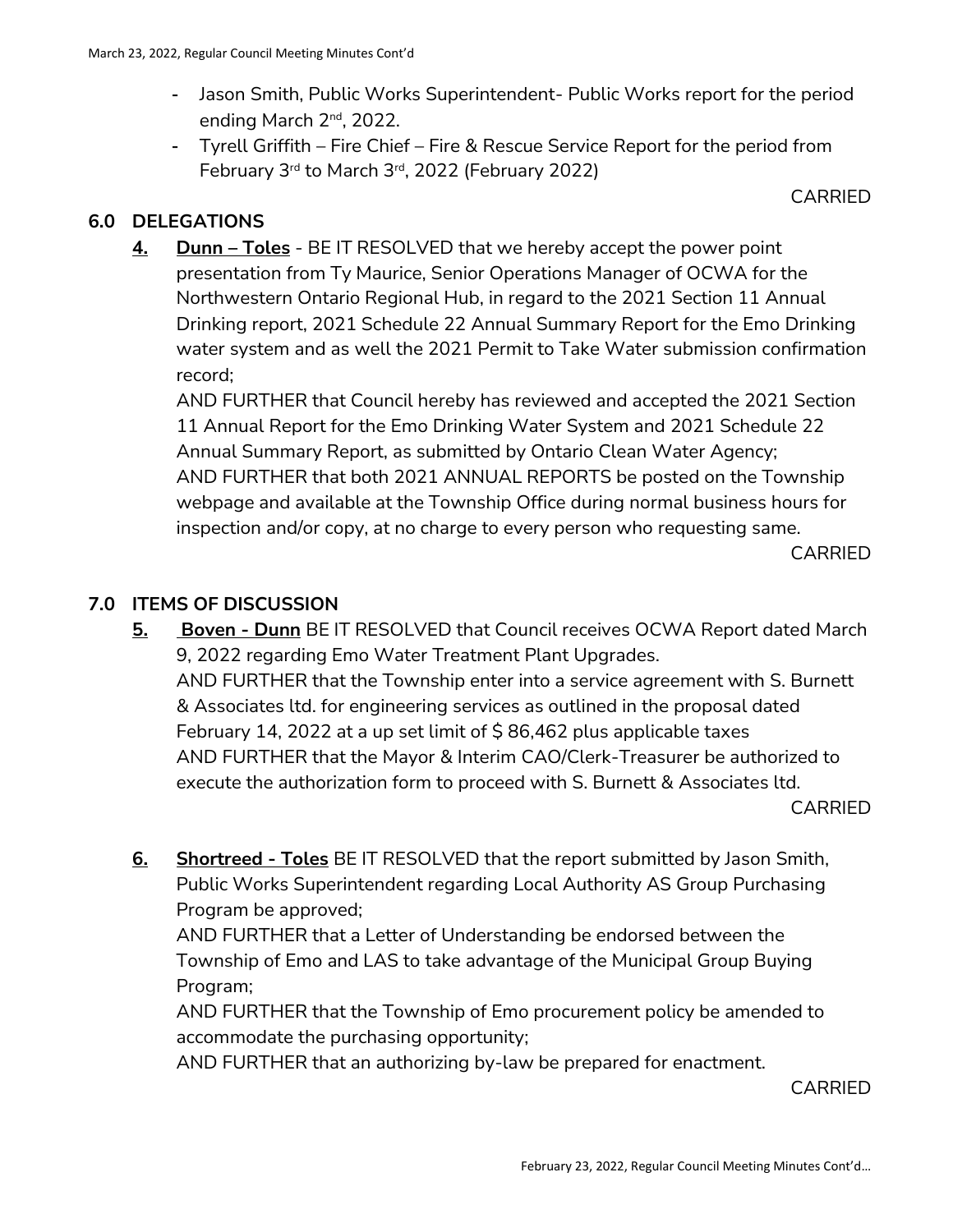**7. Boven - Dunn** BE IT RESOLVED that Council has received, reviewed and endorsed the final FireSmart Plan as prepared by DCML Environmental, Health & Safety Services Ltd.

CARRIED

**8. Toles – Boven** BE IT RESOLVED that we hereby approve the 357/358 tax refund application from October 3<sup>rd</sup>, 2021 to December 31, 2021 (2021 Taxation year) for 744 Carpenter Road (Roll # 59-19-000-000-63500-000) in the total amount of \$717.55 of which \$647.42 is municipal and \$70.14 is education

CARRIED

**9. Boven – Shortreed** BE IT RESOLVED that Council accept the resignation of Bridget Foster as CAO/Clerk-Treasurer effective April 8, 2022, with appreciation and thanks for years of service.

CARRIED

**10. Dunn – Toles** BE IT RESOLVED that S. Burnett & Associates Ltd. be authorized to complete \$70,918.41 of engineering services for the watermain replacement project along King and Florence Streets and prepare an Authorization to Proceed form for execution by the Mayor and Interim CAO/Clerk-Treasurer on behalf of the Township of Emo;

AND FURTHER that a by-law to authorize and enter into an agreement with Her Majesty the Queen in right of Ontario, as represented by the Minister of Northern Development, Mines, Natural Resources and Forestry be prepared for enactment by Council at a future meeting.

CARRIED

**11. Boven – Dunn** BE IT RESOLVED that Financial Statements be accepted and the following accounts be paid:

| <b>GENERAL</b>       |                       |    |                   |
|----------------------|-----------------------|----|-------------------|
| General              | $(27,676-27,716)$     | \$ | 147,008.20        |
| Payroll              | <b>EFT Run 3143</b>   | \$ | 2,634.70          |
| Payroll              | <b>EFT Run 3142 L</b> | \$ | 18,081.76         |
| Payroll              | EFT Run 3146          |    | 17,905.65         |
|                      |                       |    |                   |
| <b>Total General</b> |                       |    | <u>185,630.31</u> |
| <b>ARENA</b>         |                       |    |                   |
| Arena                | $(13,363-13,370)$     | \$ | 5,832.01          |
| Arena                | (13, 371)             | \$ | 2,268.00          |
| Pre-Auth             | Enbridge/Hydro        | Ś  | 3,511.47          |

March 23, 2022, Regular Council Meeting Minutes Cont'd …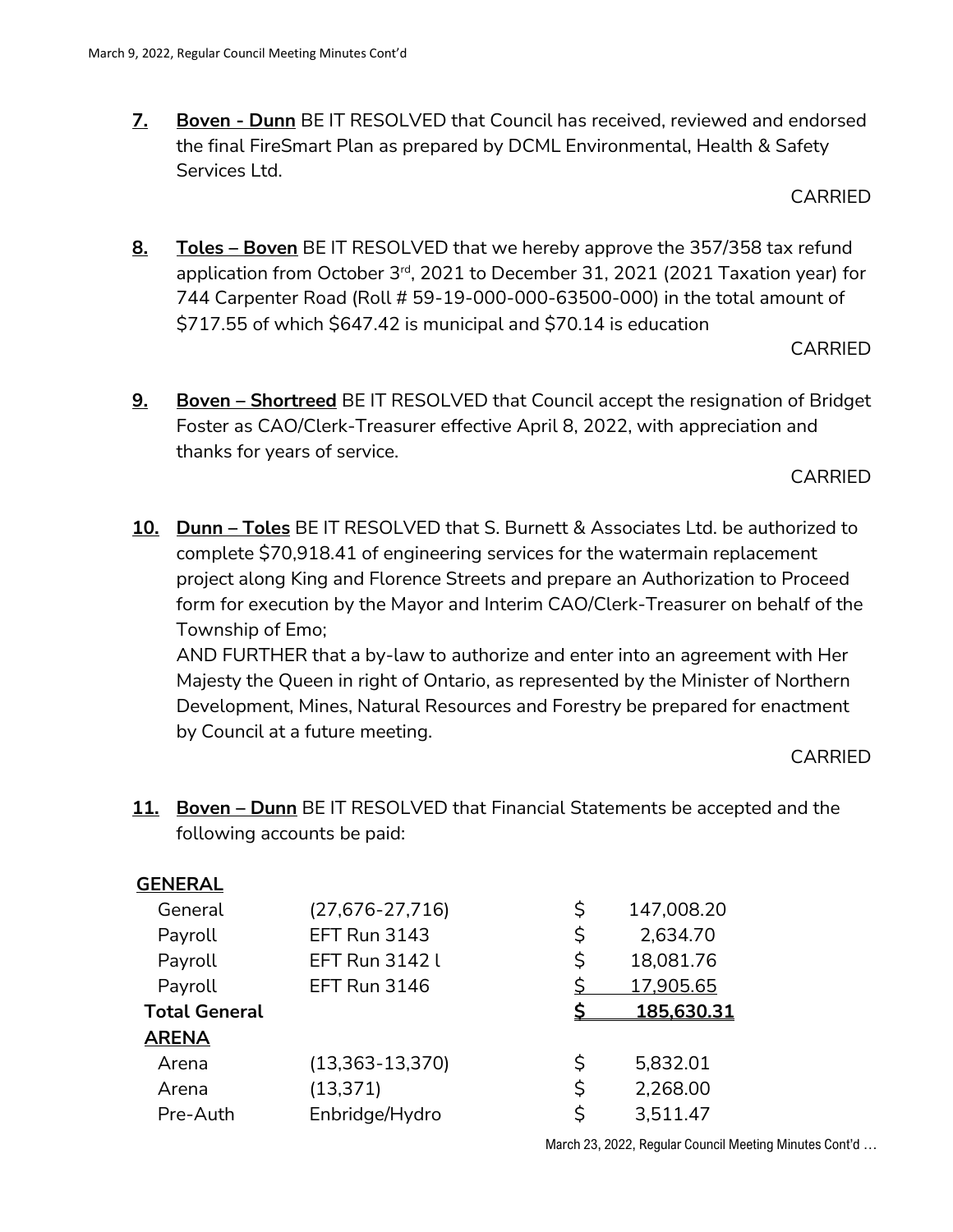| Payroll                 | <b>EFT Run 3137</b> | \$        | 3,223.53  |
|-------------------------|---------------------|-----------|-----------|
| Payroll                 | <b>EFT Run 3144</b> | <u>\$</u> | 3,197.16  |
| <b>Total Arena</b>      |                     | \$        | 18,032.17 |
| <b>RECREATION</b>       |                     |           |           |
| Pre-Auth                | Enbridge            | \$.       | 423.66    |
| <b>Total Recreation</b> |                     |           |           |
|                         |                     |           | 423.66    |
| <b>PARKS</b>            |                     |           |           |
| Pre-Auth                | Hydro               | <u>\$</u> | 164.05    |
| <b>Total Parks</b>      |                     | \$        | 164.05    |
| <b>EMO TOY</b>          |                     |           |           |
| <b>ETL</b>              | $(5919 - 5923)$     | \$        | 2,496.01  |
| Payroll                 | <b>EFT Run 3135</b> | \$        | 1,767.17  |
| Payroll                 | <b>EFT Run 3145</b> | \$        | 1,767.17  |
| <b>Total Emo Toy</b>    |                     |           |           |
| Library                 |                     |           | 6,030.35  |

### **8.0 RESOLUTIONS/BYLAW –** none

### **9.0 CORRESPONDENCE/INFORMATION**

The following items were received:

- 9.1 NOMA Board Meeting Summary Report for February 23, 2022
- 9.2 Northwest Health Unit Impact of COVID-19 on Public Health Services

### **10.0 REPORTS** – none

### **11.0 MINUTES**

- **12. Shortreed - Dunn** BE IT RESOLVED that Council hereby accept the following board and committee meeting minutes as presented:
- Emo-LaVallee Community Center Board from December 16, 2021

CARRIED

CARRIED

### **12.0 IN CAMERA**

- **13. Dunn - Shortreed** BE IT RESOLVED we hereby agree to go in-camera at 6:57 pm in order to address a matter pertaining to:
- Litigation or potential litigation, including matters before administrative tribunals, affecting the municipality
	- o Pay Equity Commission Notice of Investigation.
	- o TJ Kaemingh & Sons Ltd.- Kaemingh Subdivision.